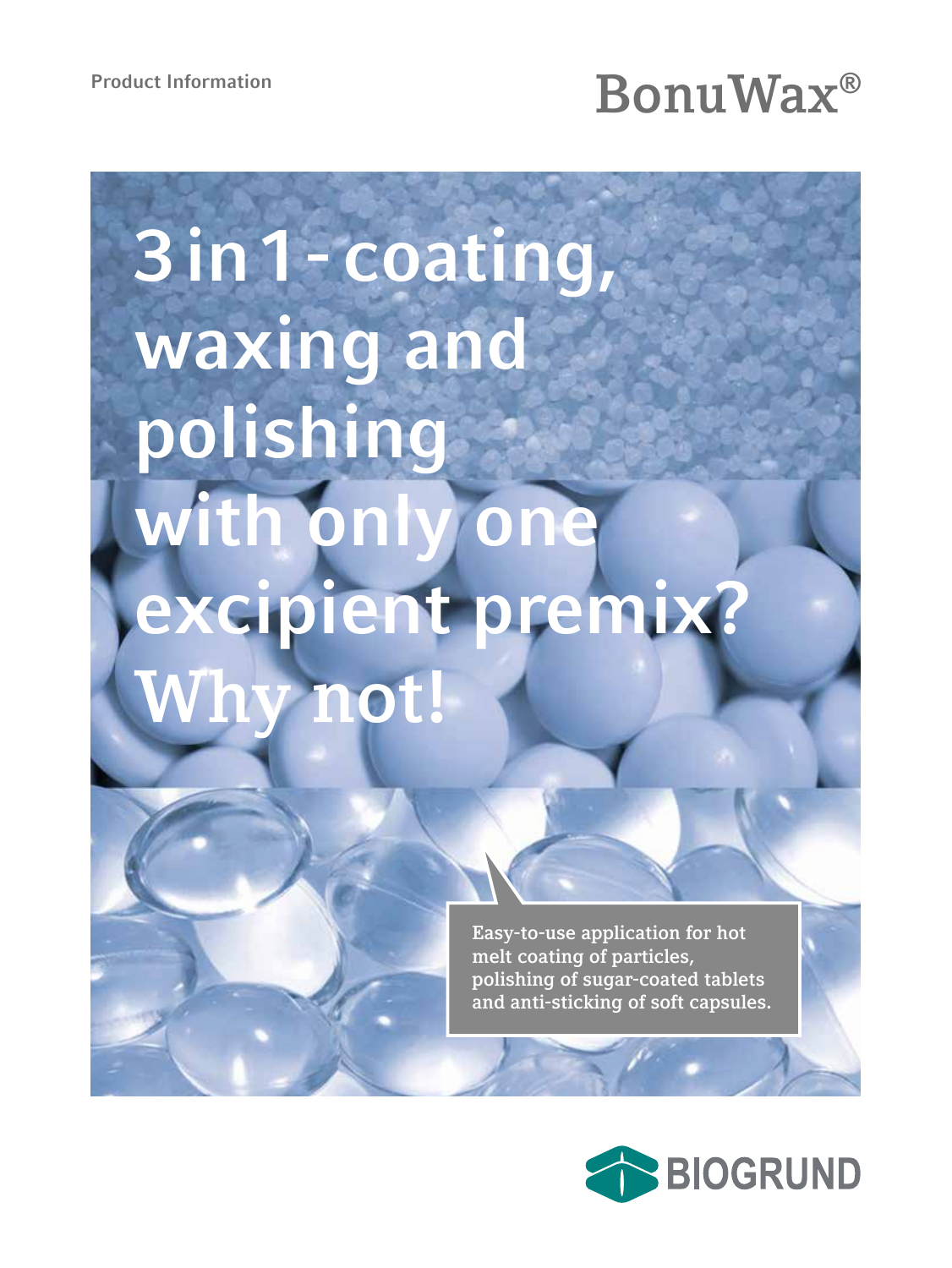### Excipient for hot melt coating

Hot melt coating (HMC) offers many advantages



application and provides good moisture sealing, apply on particles and granules by a fluid bed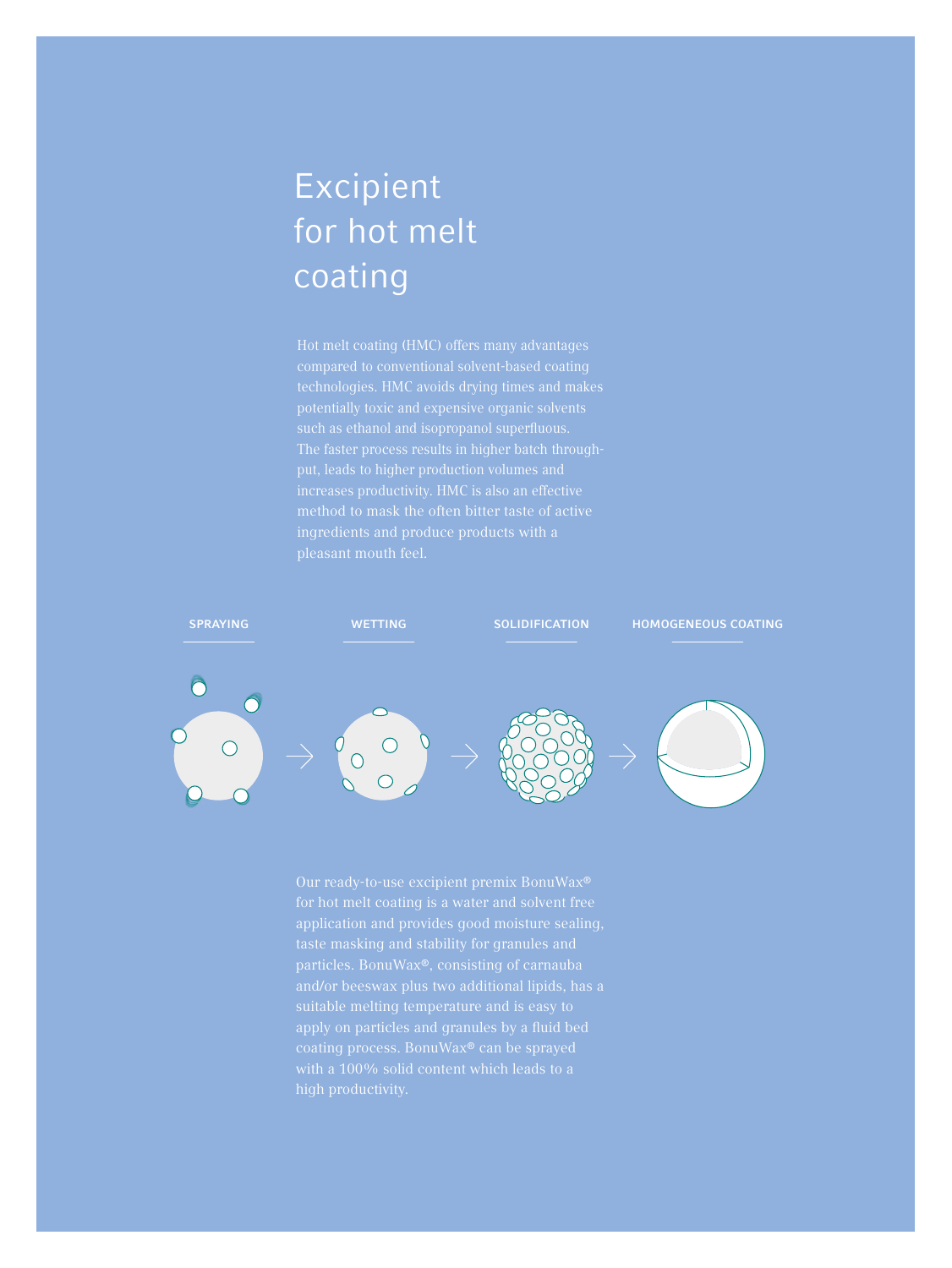### Polishing agent for sugar-coated tablets

If a shiny surface is requested for sugar-coated tablets, BonuWax® as a mixture of bee wax and carnauba wax can be used to achieve an excellent glossy finishing. Under the principle of friction, a brilliant gloss/shine will be realized, which leads to an aesthetic valorization for sugar-coated tablets.

- The application amount of BonuWax® varies between 0,03–0,15% per batch – depending on the construction type and size of the coater.
- The polishing process needs 10–25 minutes, depending on the construction type and size of the coater.
- Before using BonuWax® for polishing, the sugar-coated tablets should be dry, but not dusty.
- During the polishing process the supply air shouldn't be active. If the sugar-coated tablets begin to "slide", supply air should be switched on. Sugar-coated tablets can be packed directly after the polishing process.

### Anti-sticking agent for soft gelatine capsules

BonuWax® is formulated with different natural waxes and is highly stable to provide excellent transparency, anti-sticking properties (effective separation) and enhanced mechanical stability/ flowability during processing and packaging. Waxed capsules also have higher resistance to external influences like humidity and temperature and are easier to swallow.

Conventional soft capsules tend to get moisturized and become softer because of their hygroscopic nature when stored in high temperature and high humidity environment.

As a consequence, adhesive property of surface of the soft capsules may be increased and sliding property of the soft capsules may be decreased, making packing and filling operations difficult, or the soft capsules may stick to each other or to the inner surface of the storage containers, and taking out of required amount of soft capsules may become difficult or the capsule membrane/ protective coating may be destroyed at the time of ingestion.

Therefore, an anti-sticking agent which can offer excellent anti-sticking effect for soft capsules without impairing various properties such as water activity, disintegration property and safety even when the soft capsules are stored in high temperature and high humidity environment, is important.

BonuWax® is easy-to-use in the drying tunnel by moistening the tissues and also in a conventional coating or polishing pan by manual pouring and polishing application.